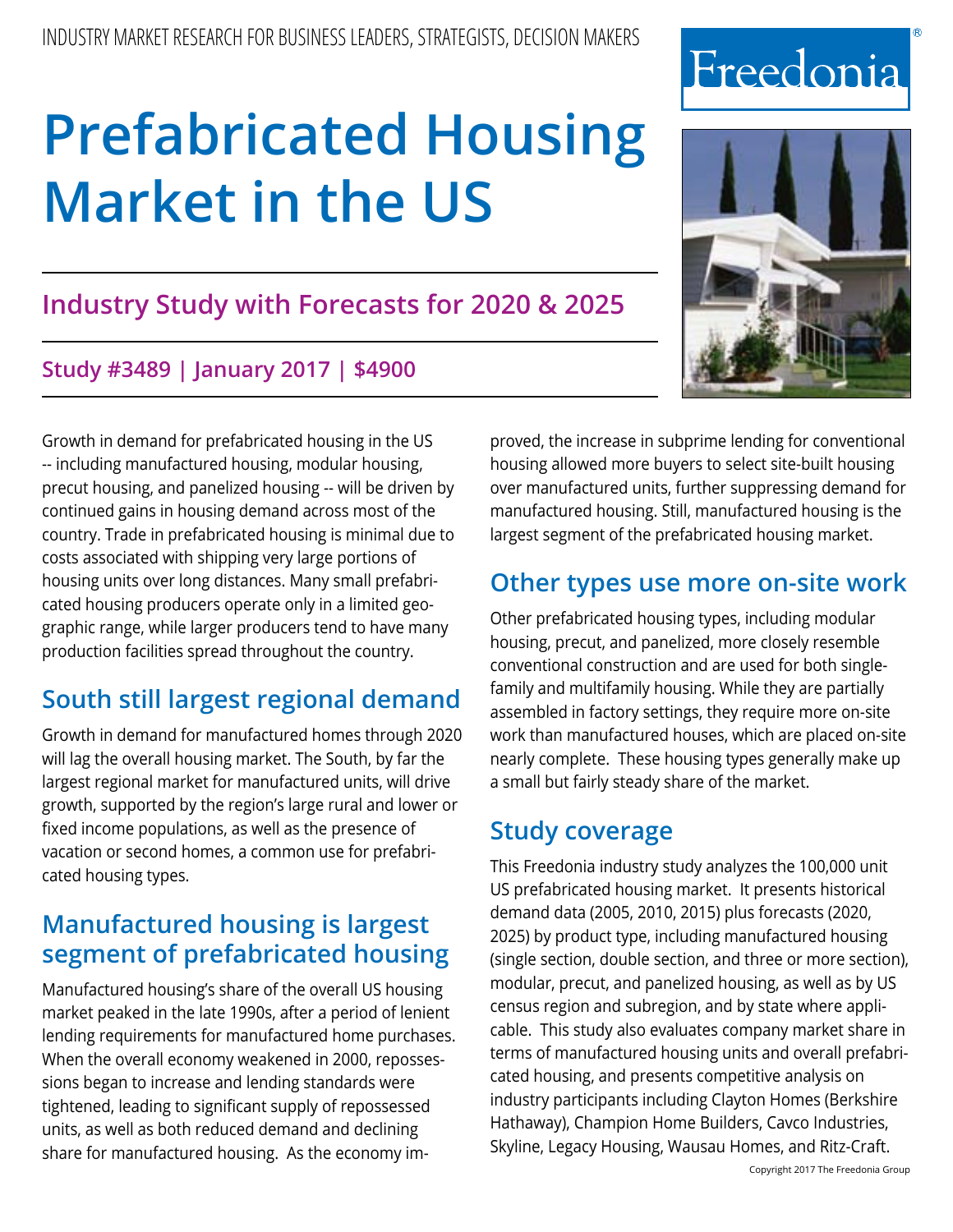### **Industry Study with forecasts for 2020 & 2025**

Study #3489 January 2017 \$4900



# **CONTENTS SUMMARY** Midwest

### **Executive Summary**

#### **Market Environment**

#### **Overview**

Unit Outlook Value Outlook Cost Advantages Relative to Site-Built Housing Pricing Trends Market Trends Real Estate Development Foreign Trade International Environment

#### **Manufactured Housing**

**Outlook** Producers Product Design Single-Section Double-Section Three or More Sections Cost Comparisons Regulatory Issues & Trends HUD Code Delivery Zoning Community Ownership Financing Customer Base Buyer Characteristics Regional Variation in Demand Market Penetration by State

#### **Other Prefabricated Housing**

Modular Housing Technology Producers Precut Housing Product Types Log Houses Other Precut Houses Producers Panelized Housing Technology Producers Cost Comparisons Regulatory Trends & Issues Building Codes Regulations & Affordability Customer Base

#### **Demand by Region**

Regional Demographic & Economic Trends Population Economic Outlook Housing Trends Regional Outlook for Prefabricated Housing **Northeast**  New England Middle Atlantic Northeast Prefabricated Housing Trends

 East North Central West North Central Midwest Prefabricated Housing Trends South South Atlantic East South Central West South Central South Prefabricated Housing Trends West Mountain Pacific West Prefabricated Housing Trends

#### **Industry Structure**

Industry Composition Integration Revenues Market Leaders Other Industry Participants Manufacturing Automated Manufacturing Processes Comparison to Site-Built Techniques Product Development Competitive Strategies Marketing **Distribution** Mergers & Acquisitions Cooperative Agreements Participating Companies

# **Tables & Charts**

#### **Executive Summary**

1 Summary Table

#### **Overview**

- 1 Prefabricated Housing Supply & Demand
- Cht Prefabricated Housing Shipments by Product, 2015
- 2 Prefabricated Housing Shipments by Value
- Cht New Home Pricing, 2005-2025
- 3 Average Retail Housing Prices
- Cht Prefabricated Housing Total Costs, 2015
	- 4 Prefabricated Housing Market, 2005-2015
	- 5 US Foreign Trade in Prefabricated Housing
	- 6 Global Prefabricated Housing Demand

#### **Manufactured Housing**

1 Manufactured Housing Supply & Demand

- Cht Manufactured Housing Market Share, 2015 2 Manufactured Housing Shipments
	- by Company, 2015
- 3 Single-Section Manufactured Housing Shipments
- 4 Double-Section Manufactured Housing Shipments
- 5 Three or More Section Manufactured Housing Shipments
- 6 Manufactured Housing Placements by State, 2015
- Cht Manufactured Housing Placements by State, 2015
- 7 Manufactured Housing Placements as a Share of Housing Starts, by State, 2015

Cht Manufactured Housing Placements as a Share of Total Housing Starts by State, 2015

#### **Other Prefabricated Housing**

- 1 Other Prefabricated Housing Supply & Demand
- 2 Modular Housing Shipments
- 3 Precut Housing Shipments
- 4 Panelized Housing Shipments

### **Demand by Region**

- 1 Population by Region
- 2 Gross Domestic Product by Region
- 3 Regional Housing Starts & Sales
- 4 Prefabricated Housing Demand by Region
- Cht Prefabricated Housing Demand by Region, 2005-2025
- Cht Northeast Prefabricated Housing Demand by Product, 2015
	- 5 Northeast Prefabricated Housing Demand by Subregion
	- 6 Northeast Prefabricated Housing Demand by Product
	- 7 Prefabricated Home Manufacturers in the Northeast
- Cht Midwest Prefabricated Housing Demand by Product, 2015
	- 8 Midwest Prefabricated Housing Demand by Subregion
	- 9 Midwest Prefabricated Housing Demand by Product
- 10 Prefabricated Home Manufacturers in the Midwest
- Cht South Prefabricated Housing Demand by Product, 2015
- 11 South Prefabricated Housing Demand by Subregion
- 12 South Prefabricated Housing Demand by Product
- 13 Prefabricated Home Manufacturers in the South
- Cht West Prefabricated Housing Demand by Product, 2015
- 14 West Prefabricated Housing Demand by Subregion
- 15 West Prefabricated Housing Demand by Product
- 16 Prefabricated Home Manufacturers in the West

#### **Industry Structure**

- 1 US Prefabricated Housing Sales by Company, 2015 Cht Prefabricated Housing
	- Market Share, 2015
	- 2 Selected Acquisitions & Divestitures
	- 3 Selected Cooperative Agreements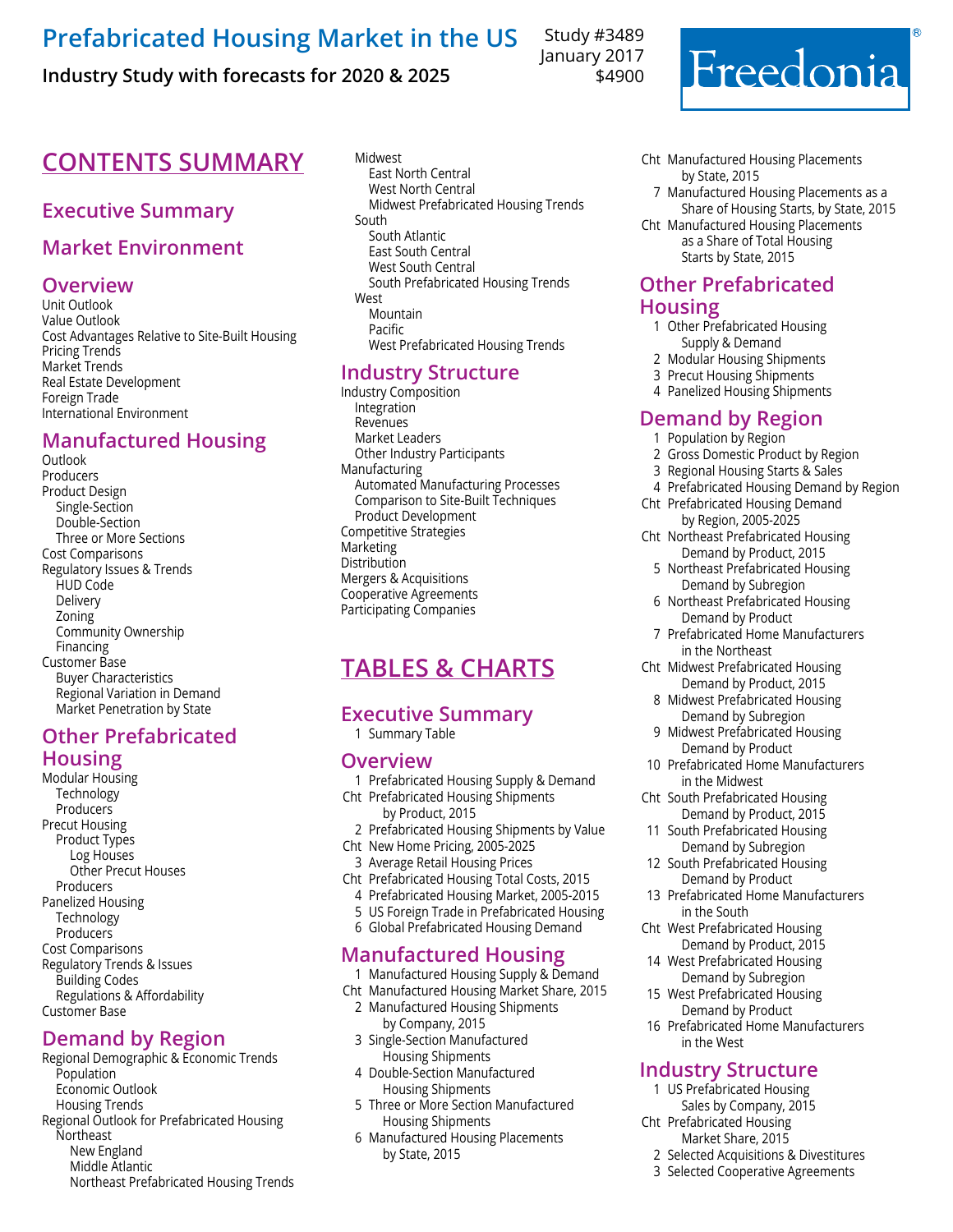**Industry Study with forecasts for 2020 & 2025**

Study #3489 January 2017 \$4900



#### **other prefabricated housing Log Houses** Log house precut kits include the building log-shaped time<br>commonly, by hat commonly, by hat has been commonly, by hand  $\frac{1}{2}$  commonly, by hand in a commonly, by hand in a commonly, by hand in a commonly, by hand in a commonly, by hand in a commonly, by hand in a commonly, by hand in a commonly, by hand in a different styles, r  $f$  from sm any producers also  $f$   $f$   $f$ custom designs. Historical log homes were mainly used as second that the second second second second second second second second second second second second second second second second second second second second second se ondary  $c$  rity of new log homes, but recently the majority of new log houses have been used as primary residences. In a primary residence in a primary residence in a primary residence in  $\mathbb{R}^n$ . footage of log housing has risen due to growing customer preference for  $\alpha$ more liv After the 1970s energy crisis, the energy efficiency of log homes of into question, particularly in climates with colder average temperatures.<br>As a result, building code provisions requiring walls of log homes Manufactured Housing Shipments As a result, building code provisions requiring walls of log homes meet the same R-value (a measure of the insulative properties of c struction materials) as the framed, insulated walls used in convent construction were passed in many states. Logs have a relatively low natural resistance to heat transfer, and are rated at approximately l the R-value of framed walls. However, logs also act as thermal m meaning they store heat during the day and gradually release it at potentially reducing heating costs in mild, sunny climates that see substantial temperature change from day to night. Many log home manufacturers overbuild their products, especially floor, window, and roof systems, in order to meet R-value requirem The costs of overbuilding are then passed on to the consumer. In 1990s, advances in joinery and the development of expanding sea and gaskets aided log home energy efficiency. Log homes also of incorporate passive solar designs (e.g., the placement, type, and si windows) that provide energy saving benefits. For example, Beav Mountain Log  $&$  Cedar Homes uses logs that have been precision **Table 4-1 Manufactured Housing Supply & Demand (thousand units)** Item 2005 2010 2015 2020 2025 Single-Family Starts + MH Placements % manufactured housing Manufactured Housing Demand  $+$  net exports  $&$  stock changes Manufactured Housing Shipments 147.0 50.0 50.0 71.0 50.0 71.0 85.0 90.0 71.0 85.0 90.0 71.0 85.0 90.0 71.0 85.0 90.0 71.0 85.0 90.0 71.0 85.0 71.0 85.0 71.0 85.0 71.0 85.0 90.0 71.0 71.0 85.0 71.0 71.0 71.0 71.0 71.0 71.0 Single-Section 50.6 20.4 32.4 32.4 32.9 Double-Section 91.4 28.6 37.7 51.6 55.9 Three or More Sections 5.0 1.0 0.9 1.0 1.2 000\$/unit 39.8 42.8 48.6 56.5 62.8 Manufactured Housing Shipments (mil \$) Single-Section 1190 570 1050 1180 1320 Double-Section Three or More Sections  $+$  value added & retail markup (mil \$) Total Installed Value (mil \$) 000\$ installed/unit\* Source: The Freedonia Group ©2017 The Freedonia Group. All rights reserved. **SAMPLE TEXT SAMPLE table** \*manufacturer's price plus cost of attachment/assembly

# **This study can help you:**

- Determine your market & sales potential
- Learn more about industry competitors
- Assess new products & technologies
- Identify firms to merge with or acquire
- Complement your research & planning
- Gather data for presentations
- Confirm your own internal data
- Make better business decisions

#### **Table 6-4 Prefabricated Housing Demand by Region (thousand units)** Item 2005 2010 2015 2020 2025 Housing Starts + MH Placements  $\%$  prefabricated % prefabricated 9.2 12.2 8.3 7.8 8.2 Prefabricated Housing Demand<br>Northeast Northeast 31.6 10.1 15.6 13.1 13.0 Midwest 37.7 11.6 17.7 11.6 17.7 11.6 17.7 11.6 17.7 11.6 17.7 11.6 17.7 11.6 17.7 11.6 17.1 11.6 17.1 11.6 17 South 99.0 47.7 53.8 75.3 83.9 West 33.4 8.4 11.5 13.8 15.6 **SAMPLE table**

Source: The Freedonia Group

# **For complete details on any study visit [www.freedoniagroup.com](http://www.freedoniagroup.com/)**